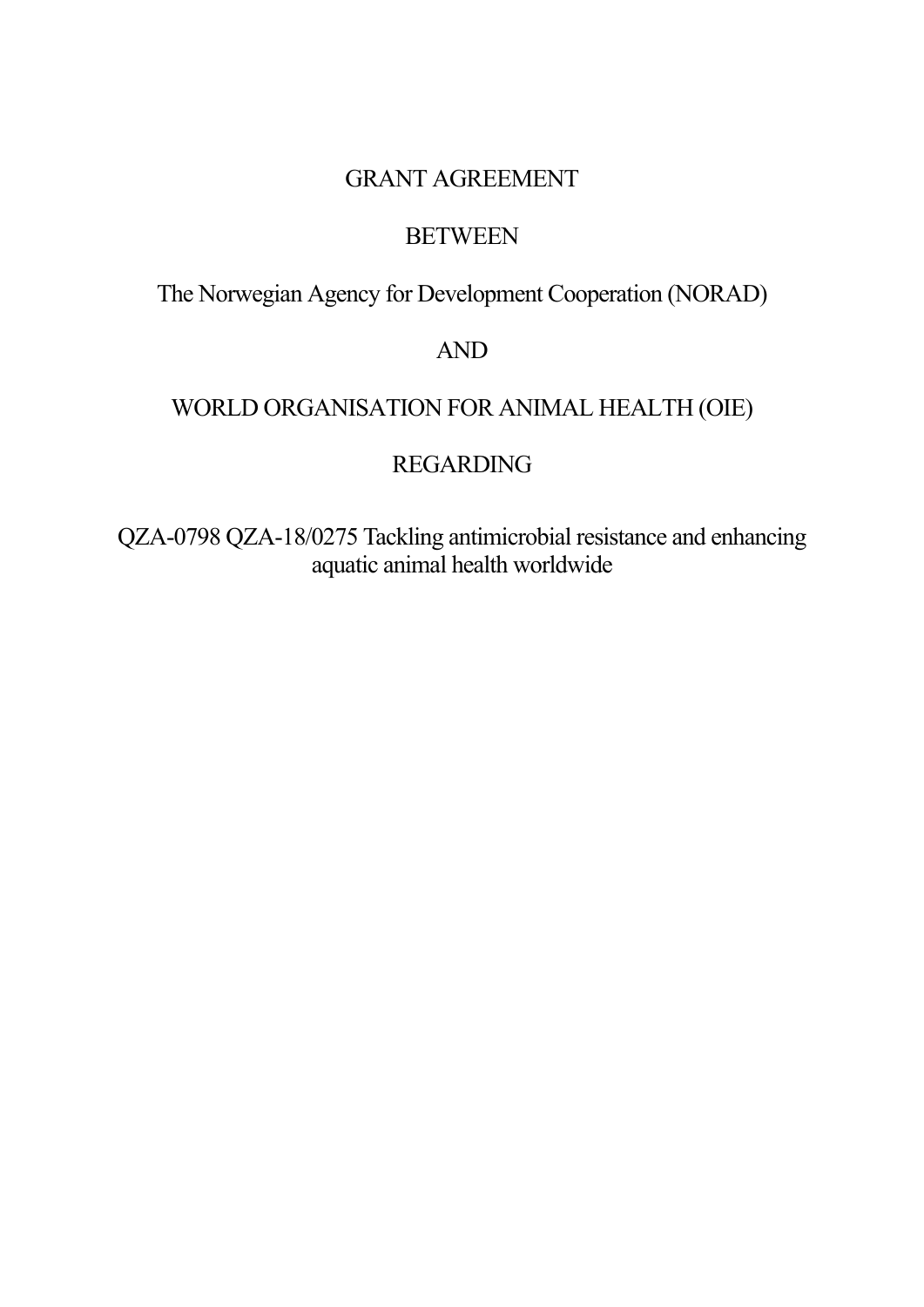## **TABLE OF CONTENTS**

| $\mathbf{1}$   |  |
|----------------|--|
| 2              |  |
| 3              |  |
| $\overline{4}$ |  |
| 5              |  |
| 6              |  |
| 7              |  |
| 8              |  |
| 9              |  |
| 10             |  |
| 11             |  |
| 12             |  |
| 13             |  |
| 14             |  |
| 15             |  |
| 16             |  |
| 17             |  |
| 18             |  |
| 19             |  |
| 20             |  |
| 21             |  |
| 22             |  |

## Attachments:

Annex A: Approved budget for the Project

Annex B: Results framework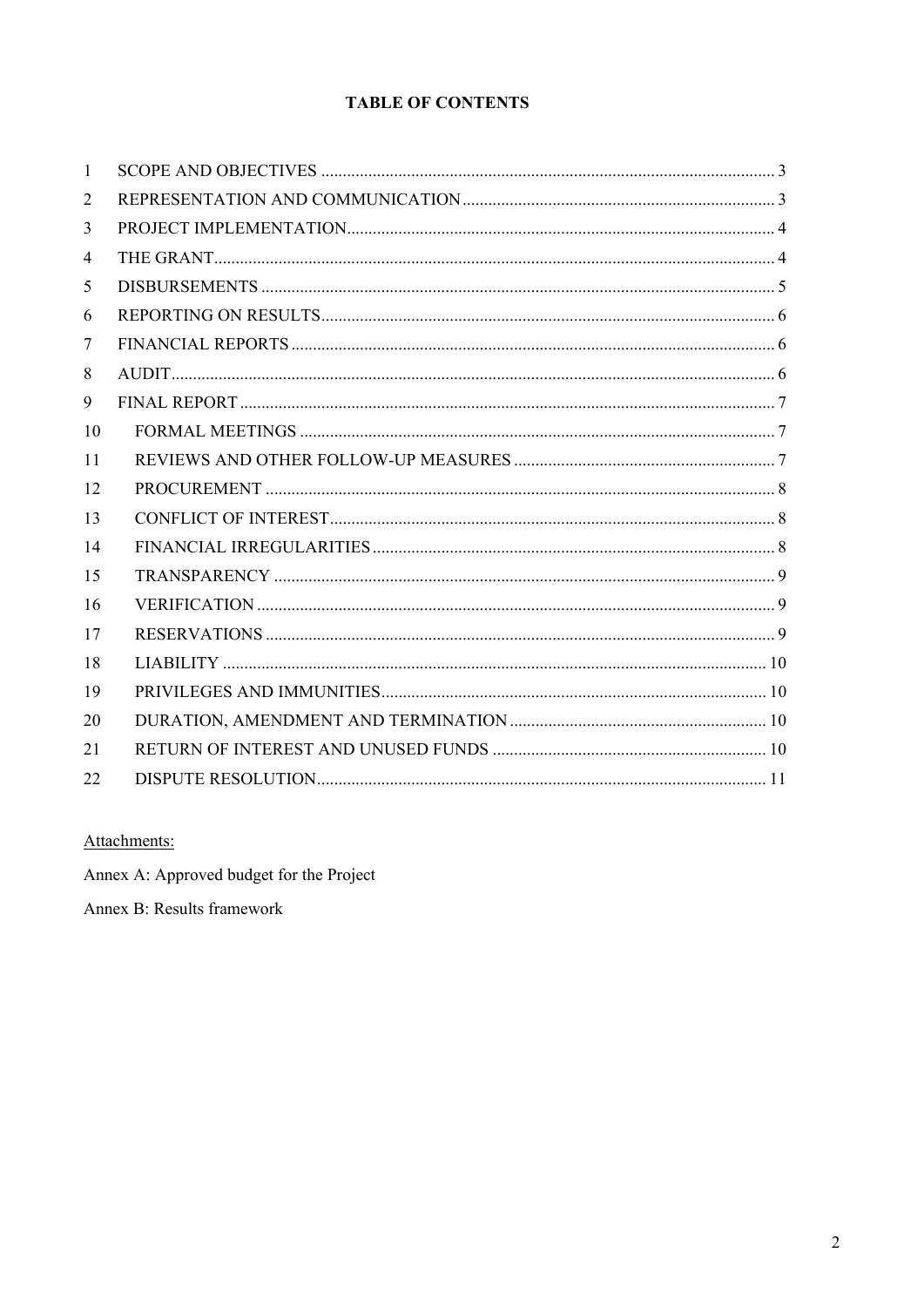This grant agreement (the Agreement) has been entered into between the Norwegian Agency for Development Cooperation (Norad), and World Organization for Animal Health (OIE) (the Organisation), a multilateral/intergovernmental organization established through international agreement signed 25 January 1924 having its headquarters in Paris, (jointly referred to as the Parties),

WHEREAS the Organisation has submitted a proposal to Norad dated August 2018 (the Project Document) regarding financial support to the project titled QZA-0798 QZA-18/0275 Tackling AMR and enhancing aquatic animal health worldwide (the Project); and;

WHEREAS Norad as decided to comply with the request;

NOW THEREFORE the Parties have agreed as follows:

#### **1 SCOPE AND OBJECTIVES**

- 1.1 This Agreement, including all annexes, sets forth the terms and procedures for Norad's financial support to the Project. The estimated costs of the Project are indicated in the budget attached as Annex A.
- 1.2 The Parties expect the Project to be implemented between October 2018 and December 2019 (the Support Period).
- 1.3 The expected results of the Project are as follows:

The planned effect on society is improved animal and public health worldwide.

The planned effects for the target group of the Project are:

Countries appropriately implement and harmonise national legislation and policies with OIE standards and guidelines on the use of antimicrobial agents and AMR in animals.

OIE member countries effectively implement the OIE strategy on AMR and the prudent use of antimicrobials.

There is global improvement of reporting and data on antimicrobial use in OIE member countries.

- 1.4 The full results framework is as set out in Annex B.
- 1.5 Any significant deviations from or changes to the Project Document or approved implementation plans or budgets are subject to written agreement between the Parties.

#### **2 REPRESENTATION AND COMMUNICATION**

2.1 Norad's section for Environment and food security (MIMA) is competent to act on behalf of the Organisation. All communication to the Organisation regarding this Agreement shall be directed to:

Norad Section for Environment and Food Security Att/ Anne Wetlesen P.O. Box 8034 Dep. NO-0030 Oslo Norway

Post-mima@norad.no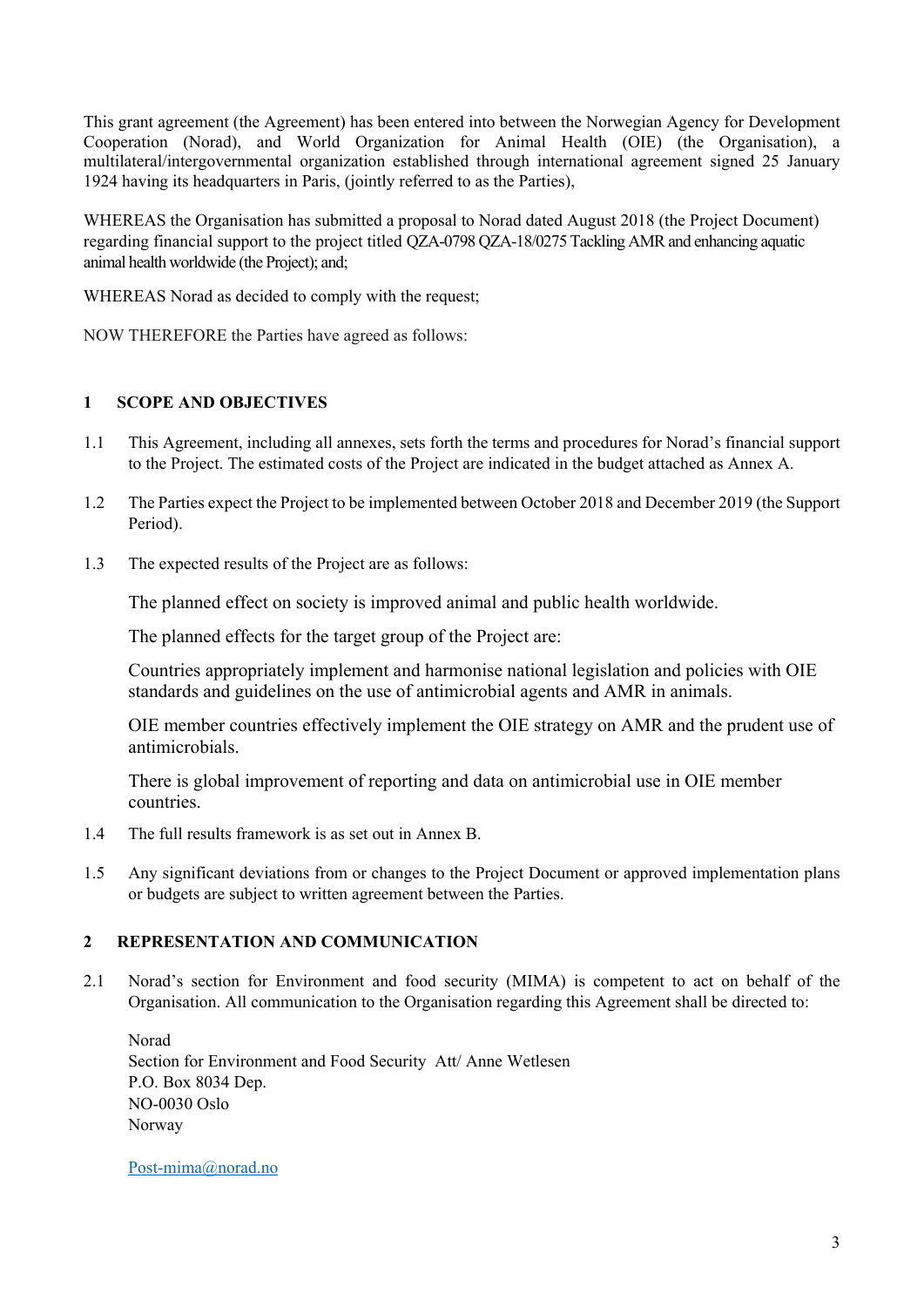2.2 The Director General of the OIE is competent to act on behalf of the Organisation. All communication to the Organisation regarding this Agreement shall be directed to:

Dr Monique Eloit Director General World Organisation for Animal Health 12 rue de Prony 75017 Paris France

- 2.3 The Parties may give written notice of other contact information to replace the above.
- 2.4 MFA's agreement number and agreement title shall be stated in all correspondence regarding this Agreement, including disbursement requests and repayment of unused funds.

#### **3 PROJECT IMPLEMENTATION**

- 3.1 The Parties shall cooperate to ensure achievement of Project objectives. The Parties shall immediately inform each other of any circumstances likely to hamper or delay the implementation of the Project.
- 3.2 The Organisation shall have the overall responsibility for planning, implementing, reporting and monitoring of the Project, and shall:
	- a) receive and administer the Grant in accordance with its financial rules and applicable policies and procedures, as decided by its governing body
	- b) implement the Project in accordance with the Agreement and the latest agreed Project Document, including implementation plan and budget;
	- c) exercise the necessary diligence, efficiency and transparency in line with best practise principles;
	- d) ensure sound financial management of the Project, including that all Project funds are satisfactorily accounted for;
	- e) keep Norad informed of any major organisational changes within the Organisation;
	- f) be solely responsible for any adverse effects of the Project;
	- g) identify, assess and mitigate any relevant risks associated with the implementation of the Project, including the risk of corruption and other financial irregularities, and any potential negative effects that the Project may have on the environment and climate, gender equality and human rights;
- 3.3 Transfer of all or part of the Grant, including assets, to a cooperating partner shall be documented through a written agreement. The agreement shall specify that the partner is required to cooperate with the Organisation to ensure that it is able to fulfil its obligations hereunder. The agreement shall have provisions related to i.a. reporting, audit, procurement and measures to prevent financial irregularities. The agreement shall explicitly state that representatives of Norway shall have the same access to undertake the control measures related to the cooperating partner's use of the Grant as described in article 18.

#### **4 THE GRANT**

- 4.1 Norad shall provide a financial grant of maximum NOK 3 000 000 (Norwegian kroner three million) (the Grant).
- 4.2 Disbursement after the current calendar year is subject to Norwegian Parliamentary appropriations. Significant reductions in the Parliament's annual allocation to the relevant budget line may lead to a reduction in annual Grant allocations and/or in the total Grant amount. The annual Grant allocations must be confirmed by Norad following the Parliament's approval of the state budget for the relevant budget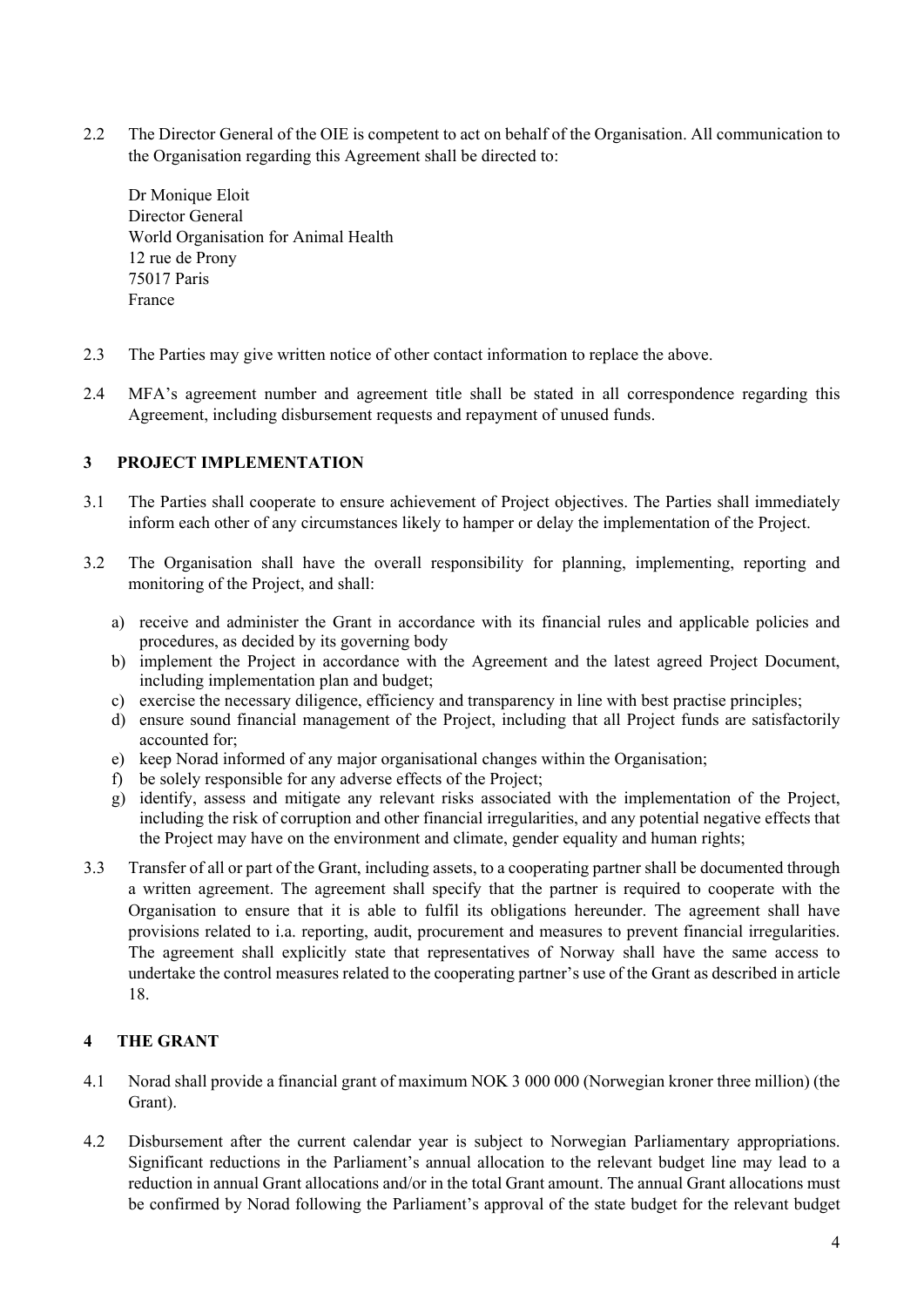year. If the Grant amount is reduced the Organisation must revise the implementation plan, budget and results framework correspondingly.

The Grant shall only be used for activities that can be reported as Official Development Assistance (ODA).

- 4.3 The Grant, including accrued interest, shall be used exclusively to finance the actual costs of the implementation of the Project during the Support Period.
- 4.4 The Grant may be used to cover overheads/indirect costs up to a maximum of 7% of Norad's pro rata share of the actual costs of the Project.
- 4.5 The Organisation is responsible for obtaining any additional resources which may be required to duly implement the Project.
- 4.6 The Organisation shall acknowledge Norad's support to the Project in all publications and other materials issued in relation to the Project. Norad's logotype will be provided by Norad upon request. All use of Norad's logotype must be approved by Norad.

#### **5 DISBURSEMENTS**

- 5.1 The Grant shall be disbursed in advance instalments based on the financial need of the Project for the upcoming period, which shall not exceed six months. The disbursements shall be made upon MFA's receipt of written disbursement requests from the Organisation describing the financial need for the period in question.
- 5.2 Financial need refers to the budgeted expenditures for the upcoming period, less any funds available to the Project from all other sources during the same period.
- 5.3 The financial need shall be documented through an updated financial statement for the Project and a reference to the latest approved implementation plan and budget.
- 5.4 The disbursement requests shall be signed by the Director of Finance of the Organisation. A confirmation that the Project is being implemented in accordance with the Agreement shall be included in the disbursement requests.
- 5.5 All disbursements are conditional upon the Organisation's continued compliance with the requirements of the Agreement, including the timely fulfilment of reporting obligations.
- 5.6 All disbursements will be made in NOK to the following bank account:

Name of the account: Account no.: IBAN no.: Name and address of the bank: Swift/BIC code: Currency of the account: EUR

5.7 The Organisation shall immediately acknowledge receipt of the funds in writing. The amount received shall be stated as well as the date of receipt and the exchange rate applied.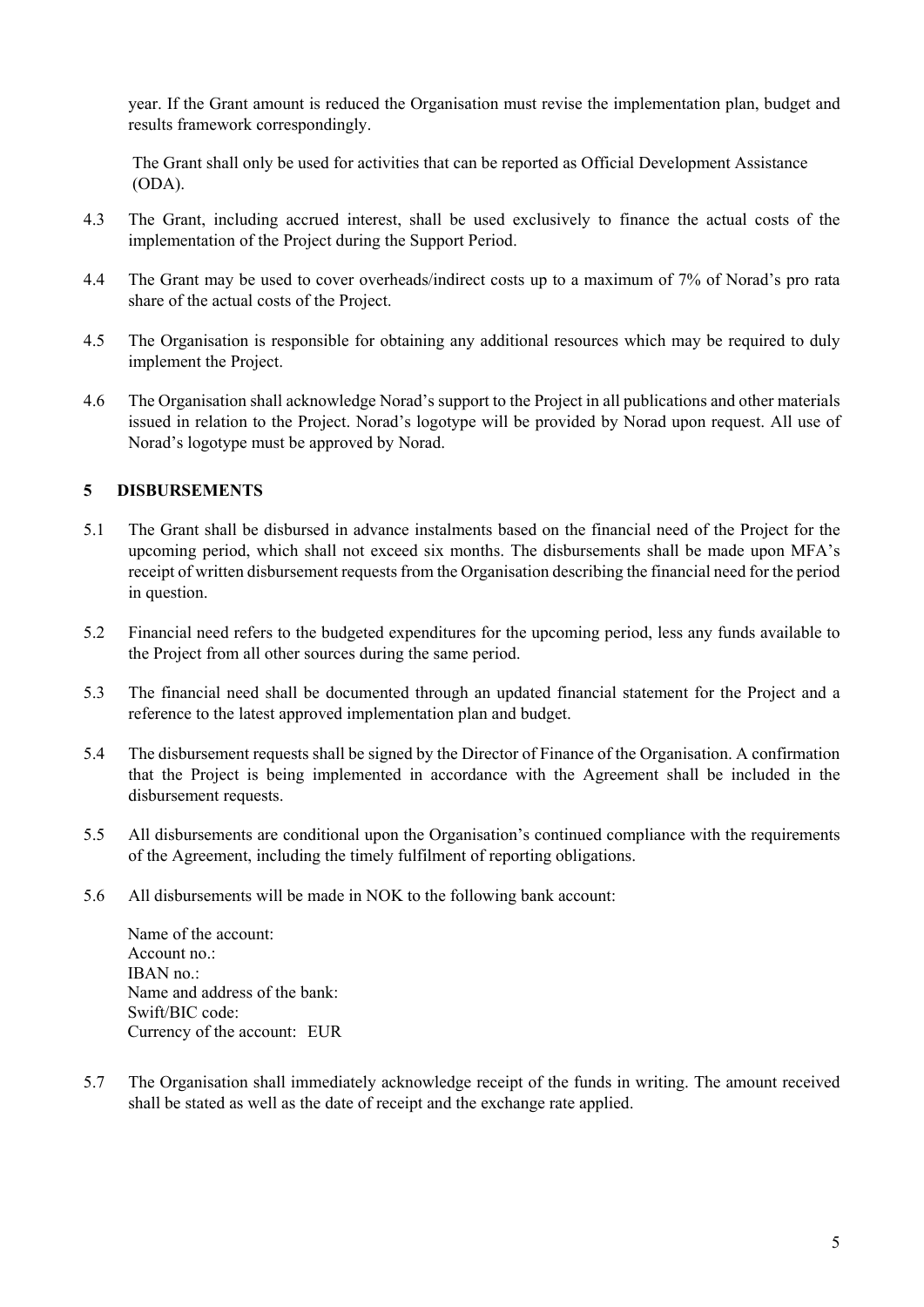#### **6 REPORTING ON RESULTS**

- 6.1 A brief progress report covering the period from October 2018 to February 2019 shall be submitted to Norad for approval by March 31<sup>st</sup> 2019. The progress report shall describe the results achieved by the Project during the reporting period and shall be set up in a way that allows for direct comparison with the latest approved Project Document, implementation plan and budget. It shall be signed by an authorised representative of the Organisation.
- 6.2 The progress reports shall, as a minimum, include:
	- a) an account of the results achieved so far by the Project, using the format, indicators and targets of the approved results framework. The overview must:
		- show delivered outputs compared to planned outputs;
	- b) an account and assessment of any deviations from the latest approved implementation plan and Project Document;
	- c) a brief account of materialised risk factors to the Project and how they were handled in the reporting period and/or will be handled going forward. Identified risks related to the climate and environment, gender equality, corruption and other financial mismanagement and human rights shall always be accounted for.

## **7 FINANCIAL REPORTS**

- 7.1 A financial report covering the period from October 2018 to February 2019 shall be submitted to Norad for approval by March 31<sup>st</sup> 2019. Furthermore, a financial report covering the entire support period to be submitted together with the final report
- 7.2 The financial reports shall comprise financial statements with a comparison to the latest approved budget for the reporting period, as well as an explanation of any deviations from the budget as per clause 8.4 below. It shall be certified by the Director of Finance as well as by an authorised representative of the Organisation.
- 7.3 The financial statements shall be set up in a way that allows for direct comparison with the latest approved budget, using the same currency and budget line items. They shall, as a minimum, include:
	- a) the accounting principles applied;
	- b) income from all sources, including bank interest. Norad's contribution shall be specified;
	- c) expenses charged/capitalised in the relevant reporting period;
	- d) expenses charged/capitalised from start-up of the Project to the end of the reporting period;
	- e) unused funds as per the reporting date;
	- f) overhead/indirect costs to be covered by the Grant in accordance with article 4 above;
	- g) balance sheet, when required in accordance with the accounting principles applied;
	- h) explanatory notes including a description of the accounting policies used and any other explanatory material necessary for transparent financial reporting of the Project.
- 7.4 Deviations from the approved budget shall be highlighted with information on both nominal amounts and percentage of each deviation. The Organisation shall include a written explanation of any deviations amounting to more than 10 % from a budget line.

## **8 AUDIT**

8.1 The Project's annual financial statements shall be audited, and the audit report shall be submitted to Norad by 1 June 2020. Any other document from the auditor significant to the implementation of the Project, as well as the Organisation's comments thereto, shall be submitted to MFA within the same deadline.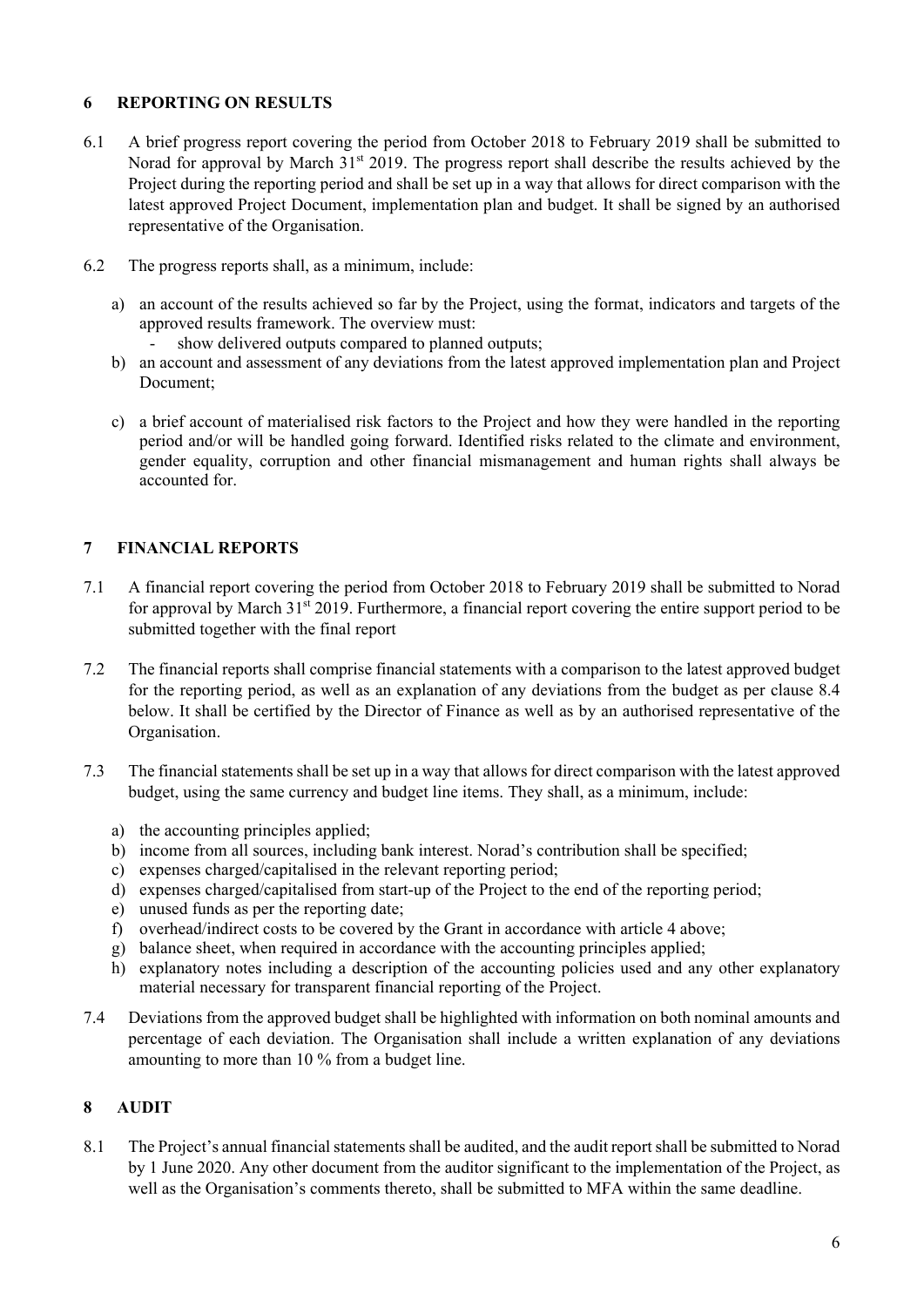- 8.2 The audit shall be carried out by an independent chartered/certified public accountant acceptable to Norad. International audit standards such as International Standards of Auditing (ISA) 800, ISA 805, or equivalent shall be applied.
- 8.3 The auditor shall form an opinion on whether the financial statements fairly reflect the financial position of the Project, and whether they are prepared, in all material respects, in accordance with the applicable financial reporting framework, namely:
	- a) the accounting principles followed by the Organisation, and;
	- b) requirements of article 8 clause 3.
- 8.4 The audit report shall include:
	- a) identification of the Project's total expenses and total income;
	- b) the subject of the audit;
	- c) the financial reporting framework applied;
	- d) the auditing standards applied;
	- e) a statement that the auditor has obtained reasonable assurance about whether the financial statements as a whole are free from material misstatement;
	- f) the auditor's opinion.
- 8.5 The costs of the audit shall be covered by the Organisation over and above the Grant.
- 8.6 The audit requirements stated in this Agreement shall apply to the total Grant including any part of the Grant transferred to other entities. The auditor of the Project's consolidated financial statement shall express an opinion on whether the statement is prepared, in all material respects, in accordance with the requirements of this Agreement. To this end, the auditor shall obtain sufficient appropriate audit evidence regarding the financial statements of the cooperating partners and the consolidation process
- 8.7 Norad may request additional information from the auditor at any time. Such information shall be provided within 30 days of the request.

## **9 FINAL REPORT**

- 9.1 A final report for the Support Period shall be submitted to Norad for approval within three months after the end of the Support Period. The final report shall be set up in a way that allows for a direct comparison with the Project Document and shall be signed by an authorised representative of the Organisation.
- 9.2 The final report shall, as a minimum, include:
	- a) the items listed for the progress reports described in article 7 covering the entire Support Period;
	- b) an assessment of the Project's effect on society (Impact);
	- c) a description of the main lessons learned from the Project;

## **10 FORMAL MEETINGS**

10.1 The Parties may agree to hold formal meetings if/when required. Details regarding agenda and procedures will be agreed upon by the Parties.

## **11 REVIEWS AND OTHER FOLLOW-UP MEASURES**

11.1 If the Organisation or another interested party initiates a review or evaluation of activities wholly or partly funded by the Grant, Norad shall be informed. The Terms of Reference for the review shall be forwarded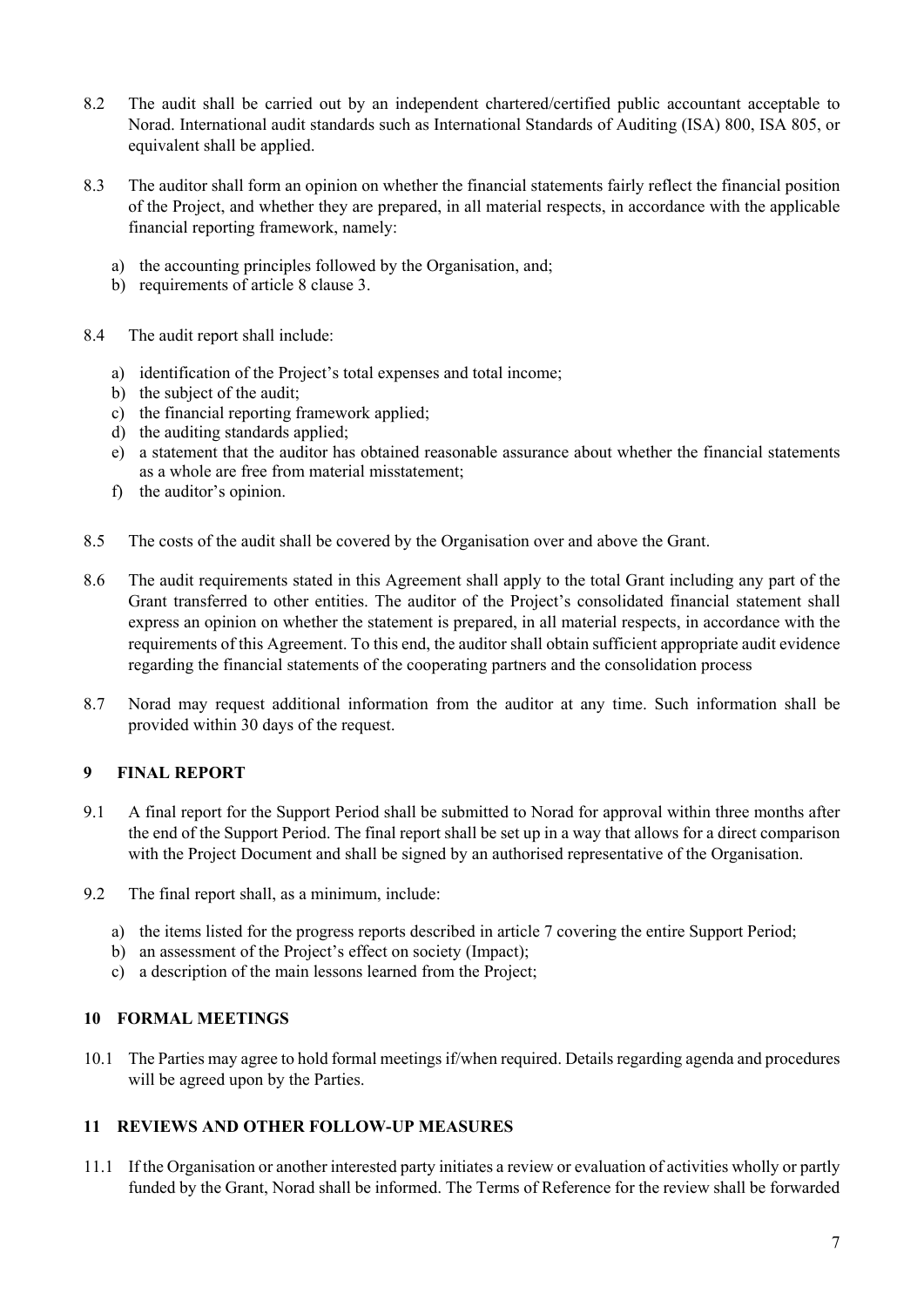to Norad at least four weeks in advance for comments. The Organisation shall forward a copy of the report of any such review or evaluation to Norad without undue delay.

#### **12 PROCUREMENT**

- 12.1 All procurement shall be completed in accordance with the Organisation's rules and regulations related to procurement.
- 12.2 Along with the documentation mentioned above the Organisation shall confirm in writing that the requirements agreed upon in clause 12.1 above have been fulfilled.

### **13 CONFLICT OF INTEREST**

- 13.1 The Parties shall take all necessary precautions to avoid any conflicts of interest in all matters related to the Project.
- 13.2 Conflict of interest refers to any situation where the impartial and objective exercise of the functions of anyone acting on behalf of the Parties is, or may be, compromised for reasons involving family, personal life, political or national affinity, economic interest or any other connection or shared interest with another person.
- 13.3 If a conflict of interest occurs, the affected Party shall, without delay, take all necessary measures to resolve the conflict, e.g. by replacing the person in question or by obtaining independent verification of the terms of the proposed decision or transaction.
- 13.4 If the conflict of interest cannot be resolved and if it relates to a decision or transaction of significance to the Project, the affected Party shall immediately notify the other Party. The Parties shall discuss in order to reach an understanding on the appropriate measures to be taken.

#### **14 FINANCIAL IRREGULARITIES**

- 14.1 The Parties shall practise zero tolerance towards any financial irregularities within and related to the Project. The zero tolerance policy applies to all staff members, consultants and other non-staff personnel, contractor, implementing partners and beneficiaries of the Grant.
- 14.2 "Financial irregularities" refers to all kinds of:
	- a) corruption, including bribery, nepotism and illegal gratuities;
	- b) misappropriation of cash, inventory and all other kinds of assets;
	- c) financial and non-financial fraudulent statements;
	- d) all other use of Project funds not in accordance with the latest agreed Project Document, implementation plan and budget.
- 14.3 The Parties are firmly committed to prevent, detect and manage financial irregularities and shall therefore:
	- a) organise their operations and internal control systems in a way that financial irregularities are prevented and detected;
	- b) cooperate fully to prevent, stop and handle financial irregularities within and related to the Project;
	- c) require that all staff involved in, and any consultants, suppliers and contractors financed under the Project refrain from financial irregularities.
- 14.4 The Parties shall immediately inform each other of any indication of financial irregularities and of the measures initiated to handle the situation.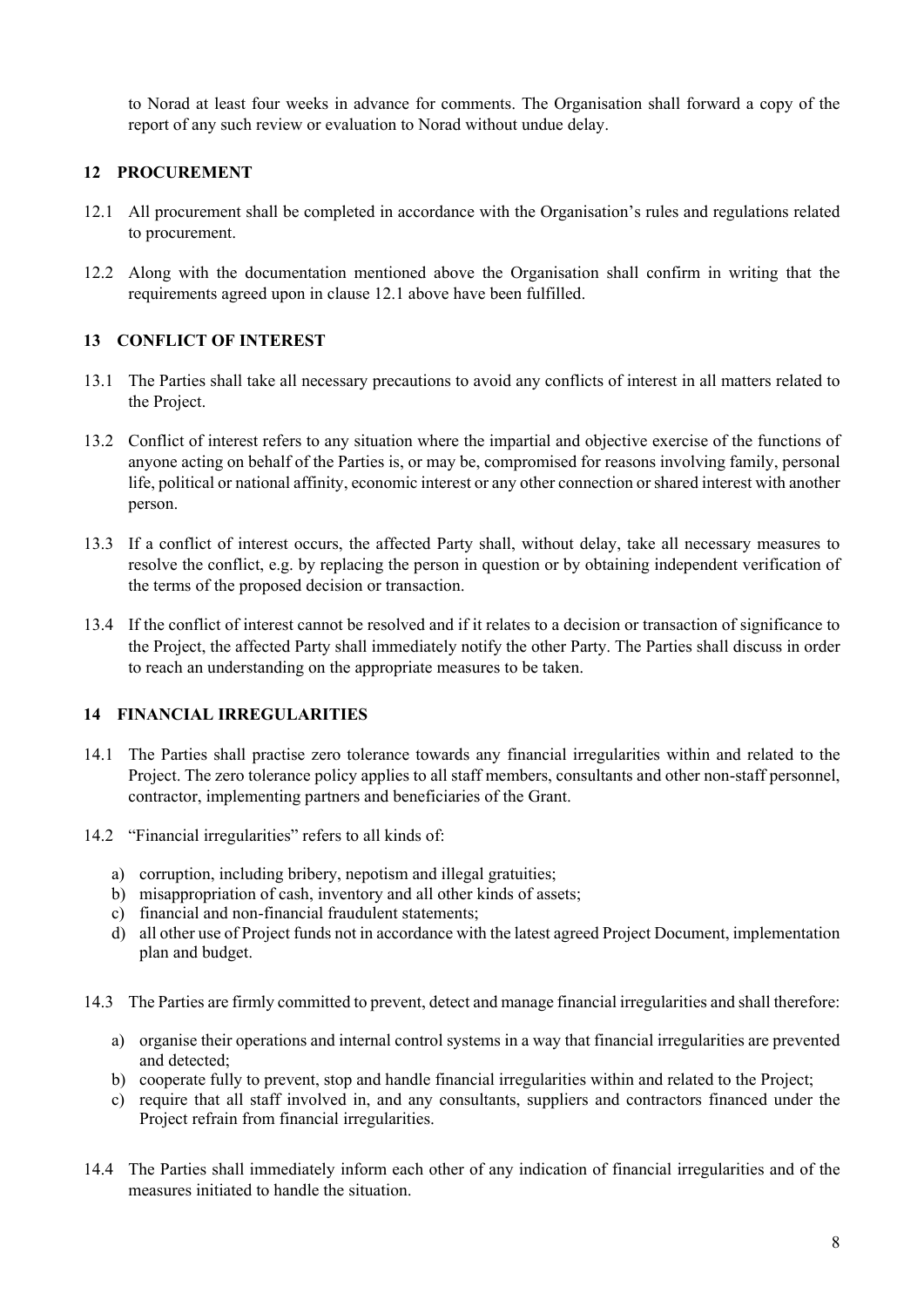- 14.5 The Parties shall cooperate fully in the investigations of such events, whether the investigation is led by MFA or the Organisation.
- 14.6 The Parties shall consider prosecution and/or other reasonable sanctions towards any person and/or legal entity suspected of financial irregularities within or in relation to the Project.
- 14.7 Norad may apply any measure as referred to in article 19 clauses 1 and 2, with immediate effect and irrespective of article 19 clause 3, if Norad determines that any financial irregularities have occurred. Any repayment claim may also include interest, investment income or any other financial gain obtained as a result of the financial irregularity.

#### **15 TRANSPARENCY**

- 15.1 The Organisation shall publish the following in a dedicated and easily accessible place of its internet site:
	- a) a copy of this Agreement,
	- b) the title and value of any contracts and/or sub-agreements of more than NOK 500 000 (or the equivalent in local currency) which are financed by the Grant;
	- c) names and nationalities of the respective agreement parties and, if relevant, any sub-grantees or contractors in receipt of Project funds;
- 15.2 If internet publication is impossible, all the information in this clause shall be published by other appropriate means. The Organisation shall give Norad precise information on where the publication is made.
- 15.3 Publication shall take place as soon as possible, and at the latest within six months after the contracts and/or sub-agreements were entered into.
- 15.4 Any deviations from this clause shall be agreed by the Parties in writing.
- 15.5 The Parties shall make other project documentation, including the Project Document and all agreed reports, available to anyone upon request. Requests for disclosure may be denied if such disclosure is prohibited by national legislation, confidentiality obligations and/or if it may be detrimental to the Organisation's legitimate interests.

#### **16 VERIFICATION**

- 16.1 Representatives of Norway may at all times carry out independent reviews, field visits, evaluations and other control measures to verify that the Grant has been used in accordance with the Agreement.
- 16.2 The Organisation shall facilitate such control measures by providing all information and documents necessary to carry out the relevant initiative, as well as ensuring the unrestricted access of such representatives to any premises, records, goods and documents requested.
- 16.3 The Organisation shall ensure that the representatives have access to the auditor of the Project, as well as to the auditor's assessments of all relevant information pertaining to the Project. The Organisation shall release the auditor from any confidentiality obligations in order to facilitate such access.
- 16.4 The rights and obligations of this article shall remain in force for five years following the end of the Support Period or termination of the Agreement, whichever occurs later.

#### **17 RESERVATIONS**

17.1 Norad reserves the right to withhold disbursements at any time in case the Organisation fails to fulfil its obligations under this Agreement and/or if there is suspicion of financial irregularities.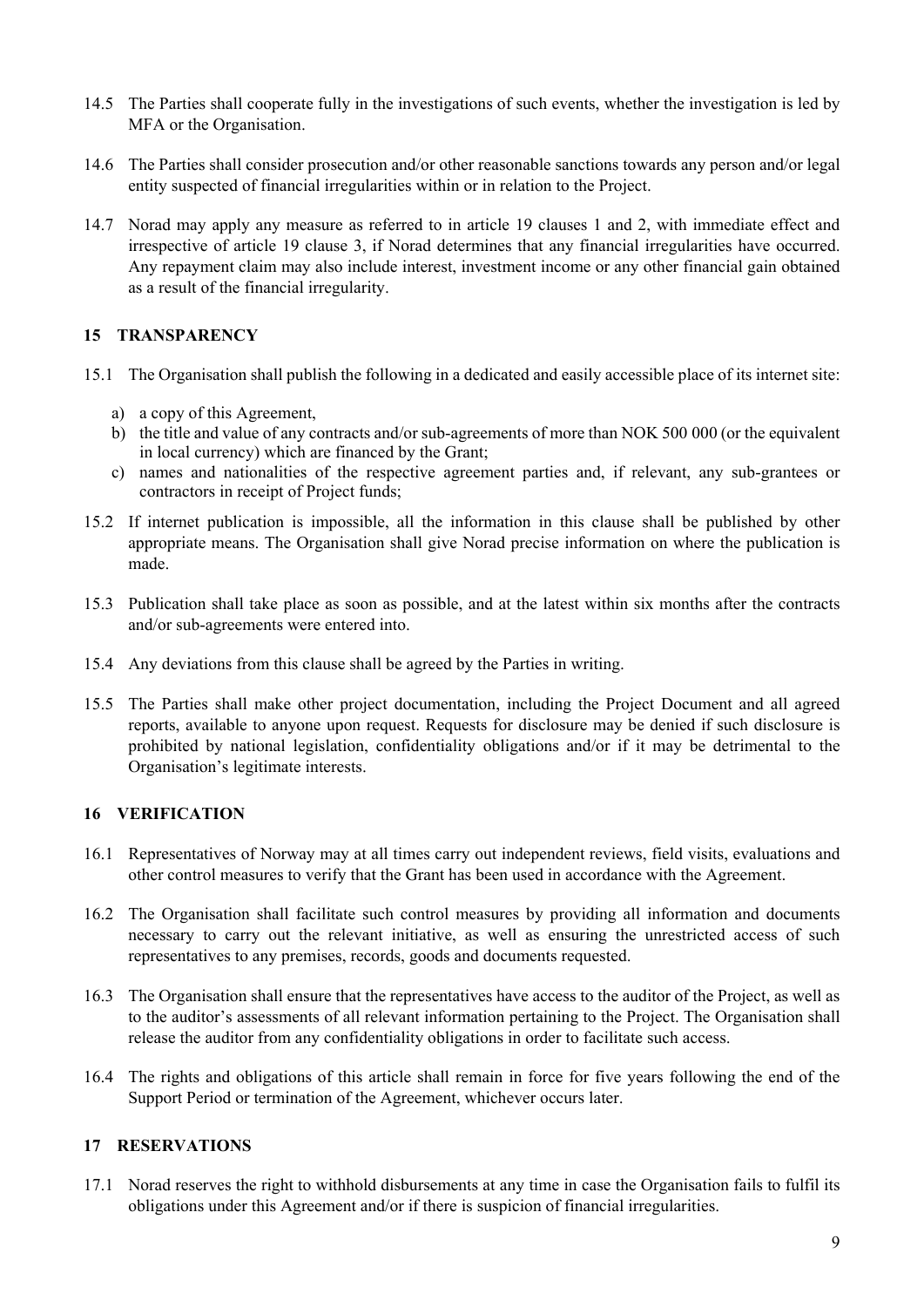- 17.2 Norad reserves the right to terminate the Agreement with immediate effect and/or claim repayment of all or parts of the Grant in the event of material breach of this Agreement by the Organisation. Material breach of the Agreement shall include, without limitation, the following:
	- a) all or part of the Grant has not been used in accordance with the Agreement and/or approved implementation plans and budget,
	- b) the use of the Grant has not been satisfactorily accounted for,
	- c) the Organisation has, after having been granted an extended deadline, failed to provide the agreed reports,
	- d) financial irregularities, grave professional misconduct or illegal activity of any form have taken place within the Project,
	- e) the Organisation has failed to inform Norad of indication of financial irregularities within the Project in accordance with article 16 above.
- 17.3 Before withholding disbursements, claiming repayment or terminating this Agreement, the Parties shall consult with a view to reaching a solution on the matter.

### **18 LIABILITY**

- 18.1 Norad shall not be held liable for damage, injury or loss of income sustained by the Organisation or its agencies, staff or property as a direct or indirect consequence of the Project. No claim for compensation or increases in payment in connection with such damage, injury or loss of income will be accepted.
- 18.2 The Organisation shall assume sole liability towards third parties, including liability for damage, injury or loss of income of any kind sustained by them as a direct or indirect consequence of the Project. The Organisation shall indemnify Norad against any claim or action from the Organisation's employees or third parties in relation to the Project.

#### **19 PRIVILEGES AND IMMUNITIES**

19.1 Nothing in this Agreement or any document related to the Agreement shall imply a waiver, express or implied, by MFA, the Government of Norway, nor the Organisation, or any of either's officials of any privileges or immunity enjoyed by them.

#### **20 DURATION, AMENDMENT AND TERMINATION**

- 20.1 The Agreement shall enter into force on the date of the last signature, and shall remain in force until all obligations arising from it have been fulfilled, or until it is terminated in accordance with this article. Whether the obligations shall be considered fulfilled, will be determined through consultations between the Parties and confirmed by Norad in a completion letter.
- 20.2 The Agreement may be amended. Any such amendment must be agreed upon in writing between the Parties and shall become an integral part of the Agreement.
- 20.3 Each Party may terminate the Agreement upon three months written notice. If the Project cannot continue without the financial support of Norad, the Organisation shall exert its best efforts to discontinue or scale down the Project promptly and in an orderly and financially sound manner.

### **21 RETURN OF INTEREST AND UNUSED FUNDS**

21.1 Upon completion of the Support Period or upon termination of this Agreement, any unused funds that total more than NOK 500 shall be repaid to MFA as soon as possible and at the latest within 6 months. The repayment shall include any interest which has not been used for Project purposes, and other financial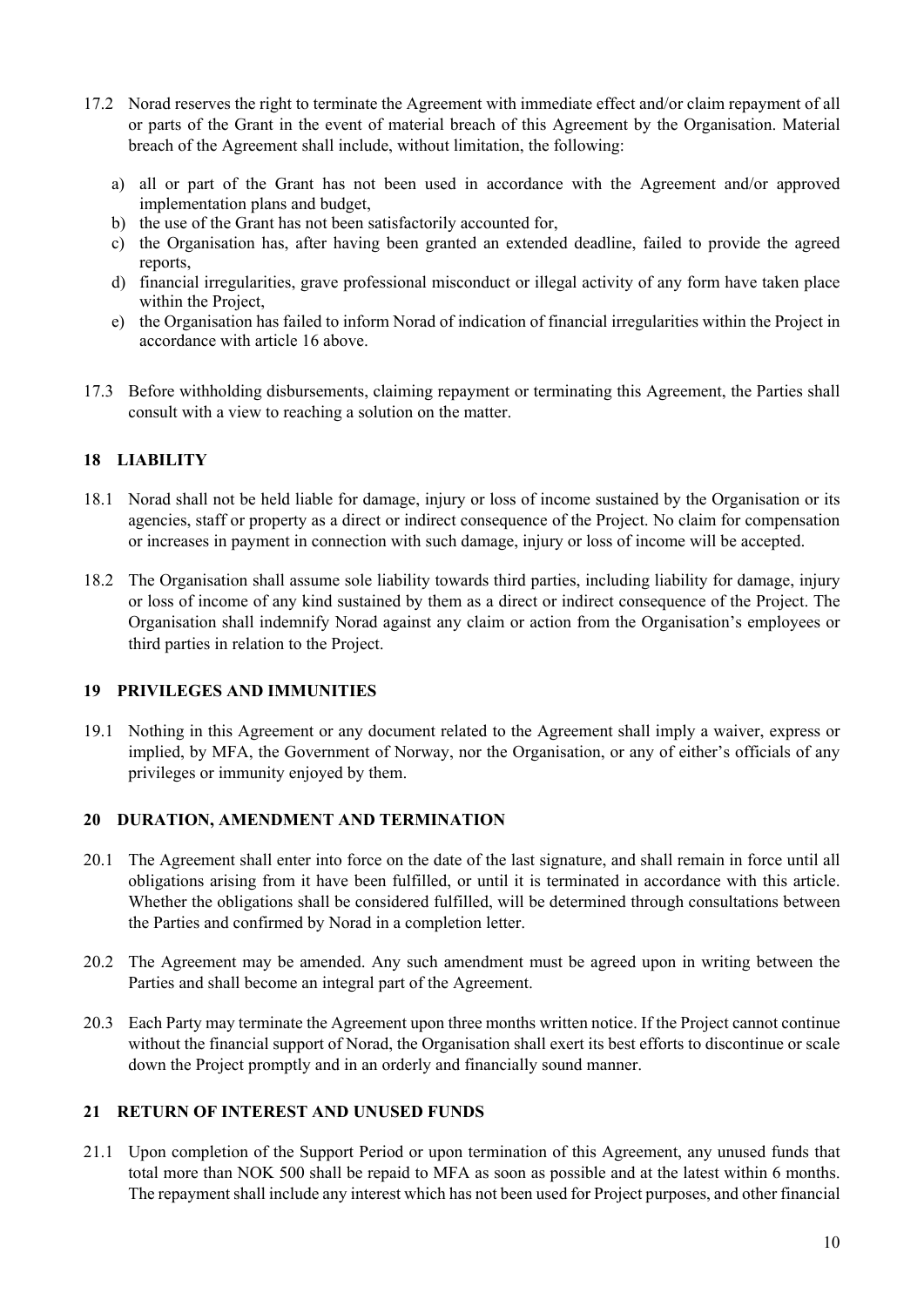gain accrued on the Grant. This does not apply in case of termination where such funds have been irrevocably committed by the Organisation in a legally binding agreement entered into with any third parties prior to the receipt of the notice of termination.

21.2 Repayments shall be made to the following bank account:

Name of the account: Account no.: IBAN no.: Name and address of the bank: Swift/BIC code:

21.3 The transaction shall be clearly marked: "Unused funds". The name of the Organisation shall be stated, along with the Norad's agreement number and agreement title.

## **22 DISPUTE RESOLUTION**

22.1 Any dispute concerning this Agreement shall be settled by consultations between the Parties.

\*\*\*

IN WITNESS WHEREOF the undersigned, acting on behalf of their respective Party, have signed the Agreement in two -2- originals in the English language, whereof the Parties keep one each. In the event of any discrepancies between this English language version and any later translations, the English language version shall prevail.

Place: Oslo

Date: 11 October 2018

Paris

15 October 2018

for the Norad,

Semund Haukland

Assistant director

for the OIE,

Monique Eloit

Director General

Attachments:

Annex A: Approved budget for the Project

Annex B: Results framework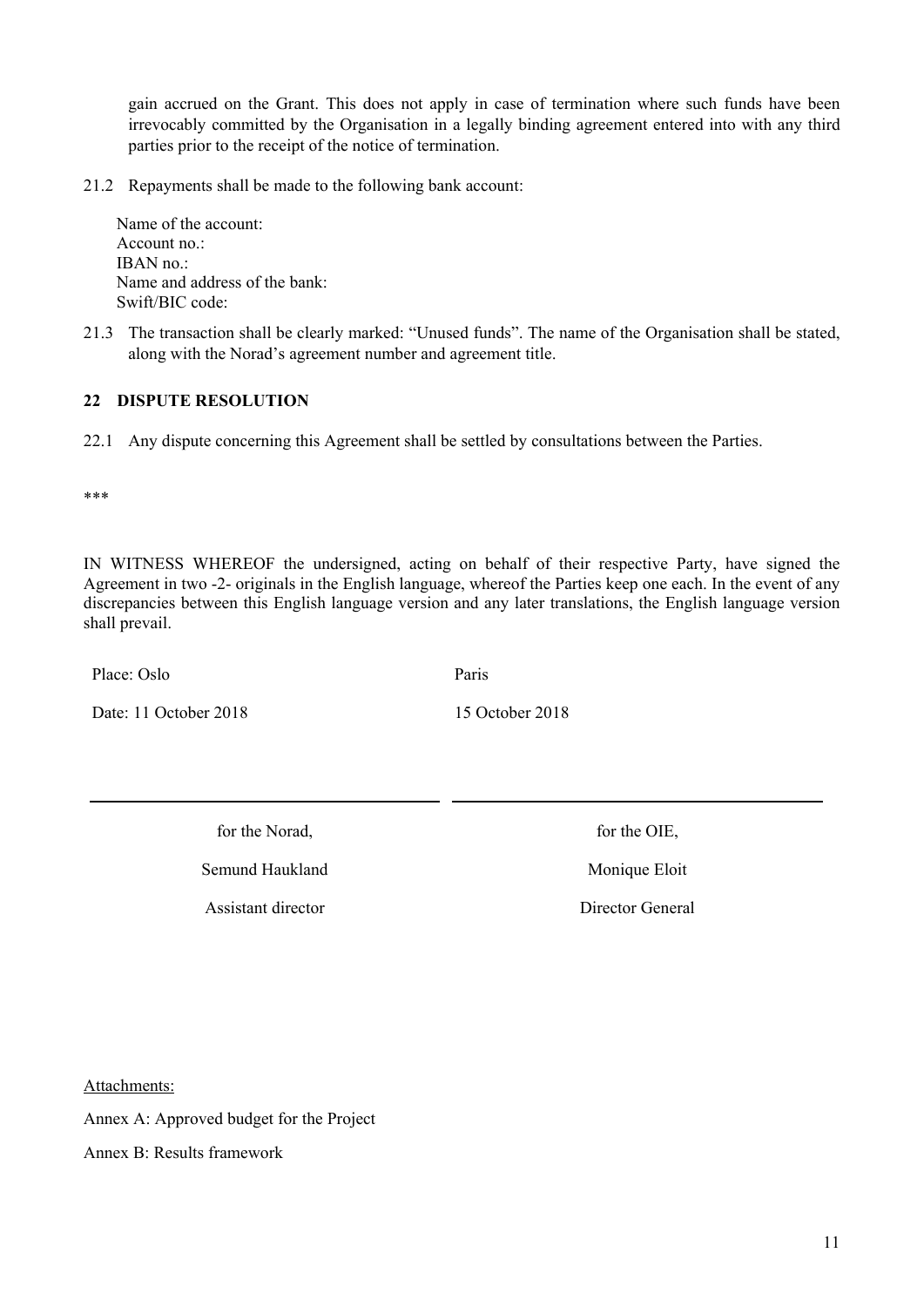## Annex A: Approved budget for the Project

## **VI Estimated Budget**

| <b>Funds requested from Norway</b>                                                                                       |                                                                                               |                                                            |                              |                                                |  |  |  |
|--------------------------------------------------------------------------------------------------------------------------|-----------------------------------------------------------------------------------------------|------------------------------------------------------------|------------------------------|------------------------------------------------|--|--|--|
| <b>Activity</b>                                                                                                          | <b>Dates of Activity</b>                                                                      | <b>Requested</b><br>funding from<br><b>Norway</b><br>(EUR) | <b>Indirect</b><br>costs(7%) | <b>Total requested</b><br>from Norway<br>(EUR) |  |  |  |
| Support to OIE Global AMR<br>Conference                                                                                  | 29-31 October 2018                                                                            | 93,457.90                                                  | 6,542.10                     | 100,000.00                                     |  |  |  |
| Support to OIE 4th Conference<br>on Aquatic Animal Health                                                                | 9-11 April 2019                                                                               | 93,457.90                                                  | 6,542.10                     | 100,000.00                                     |  |  |  |
| Support to funding 1-year<br>position at OIE to develop<br>detailed proposal related to<br><b>AMR</b> in Aquatic Animals | <b>Employment contract</b><br>will be for 12 months<br>from December 2018<br>to December 2019 | 93,457.90                                                  | 6,542.10                     | 100,000.00                                     |  |  |  |
| <b>TOTAL</b>                                                                                                             | 280,373.70                                                                                    | 19,626.30                                                  | 300,000.00                   |                                                |  |  |  |

The tables below provide an overview of the total estimated costs for the Global Conference on AMR and the Global Conference on Aquatic Animal Health. Should Norway wish to have its funding directed towards specific budget lines, please inform the OIE.

| <b>Global Conference on AMR Total Budget</b>                                                     |                |  |  |  |  |
|--------------------------------------------------------------------------------------------------|----------------|--|--|--|--|
| Conference venue, food and beverages and reception                                               | 110,000.00     |  |  |  |  |
| Audio-visual equipment (main room, break out session rooms, WiFi, video recording)               | 85,000.00      |  |  |  |  |
| Participant dossier (book of abstracts, notebooks, participant list, agenda, conference<br>bag)  | 8,000.00       |  |  |  |  |
| Communication and media                                                                          | 10,000.00      |  |  |  |  |
| Interpretation (English, French, Spanish, interpretation booths)                                 | 20,000.00      |  |  |  |  |
| Travel and accommodation (Delegates, Focal Points, Scientific Committee,<br>Speakers, OIE staff) | 550,000.00     |  |  |  |  |
| <b>TOTAL</b>                                                                                     | 783,000.00 EUR |  |  |  |  |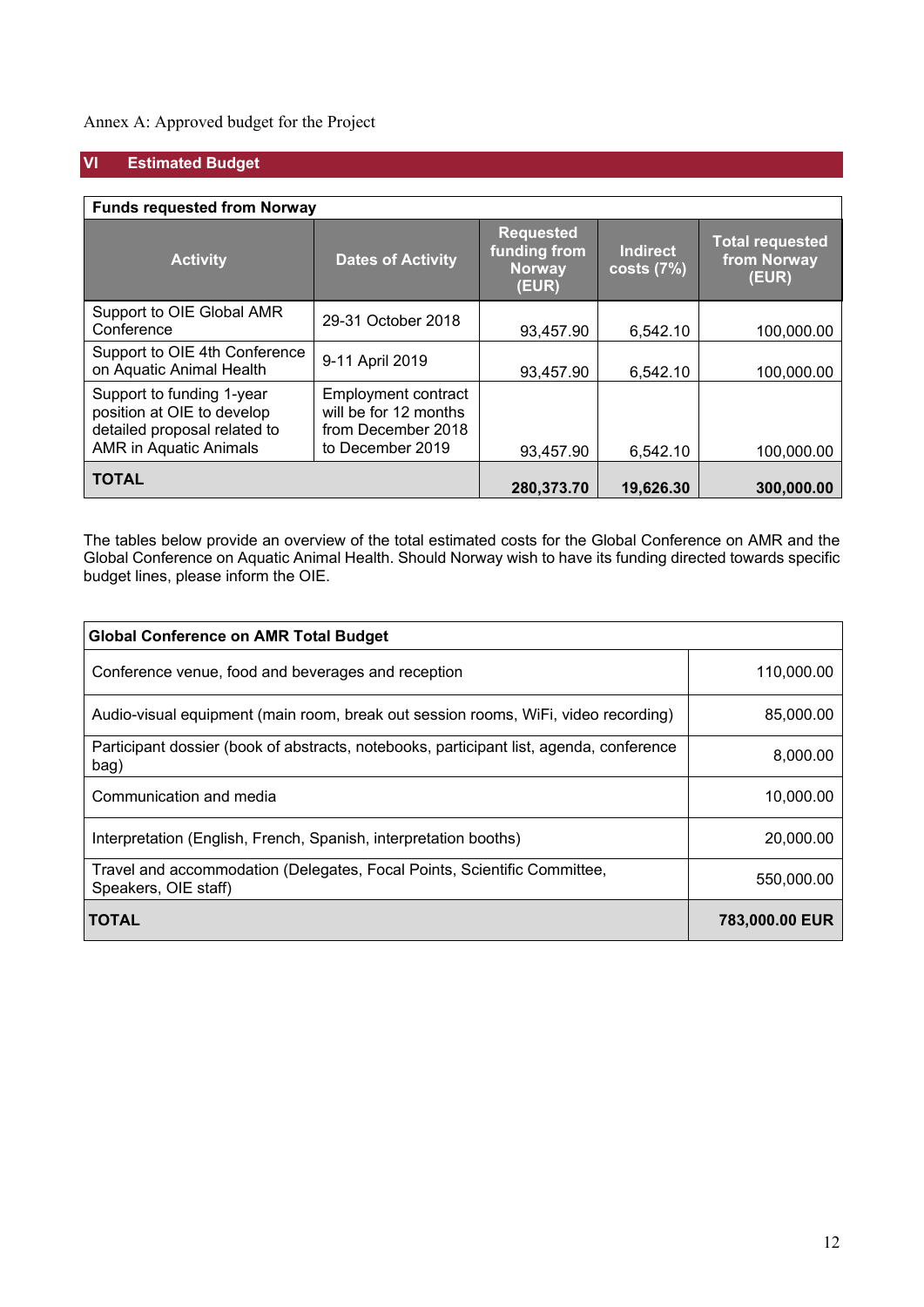| Global Conference on Aquatic Animal Health Total Budget                                          |                |
|--------------------------------------------------------------------------------------------------|----------------|
| Conference venue, food and beverages and reception                                               | 70,000.00      |
| Audio-visual equipment (main room, break out session rooms, WiFi, video recording)               | 55,000.00      |
| Participant dossier (book of abstracts, notebooks, participant list, agenda, conference<br>bag)  | 5,000.00       |
| Communication and media                                                                          | 6,000.00       |
| Interpretation (English, French, Spanish, interpretation booths)                                 | 12,000.00      |
| Travel and accommodation (Delegates, Focal Points, Scientific Committee, Speakers,<br>OIE staff) | 350,000.00     |
| <b>TOTAL</b>                                                                                     | 498,000.00 EUR |

#### **Proposed staff budget**

This funding will support the services of an expert in aquatic animals and AMR to join the OIE as a short-term staff member for a period of 12 months. The staff pay rate has not yet been set, as this will depend on the years of experience of the new staff member. The salary rate will be based on the standard OIE pay scale. The funding in this grant will cover all costs associated with the position, including salary, benefits, relocation allowance, and any mission costs foreseen as part of the terms of reference.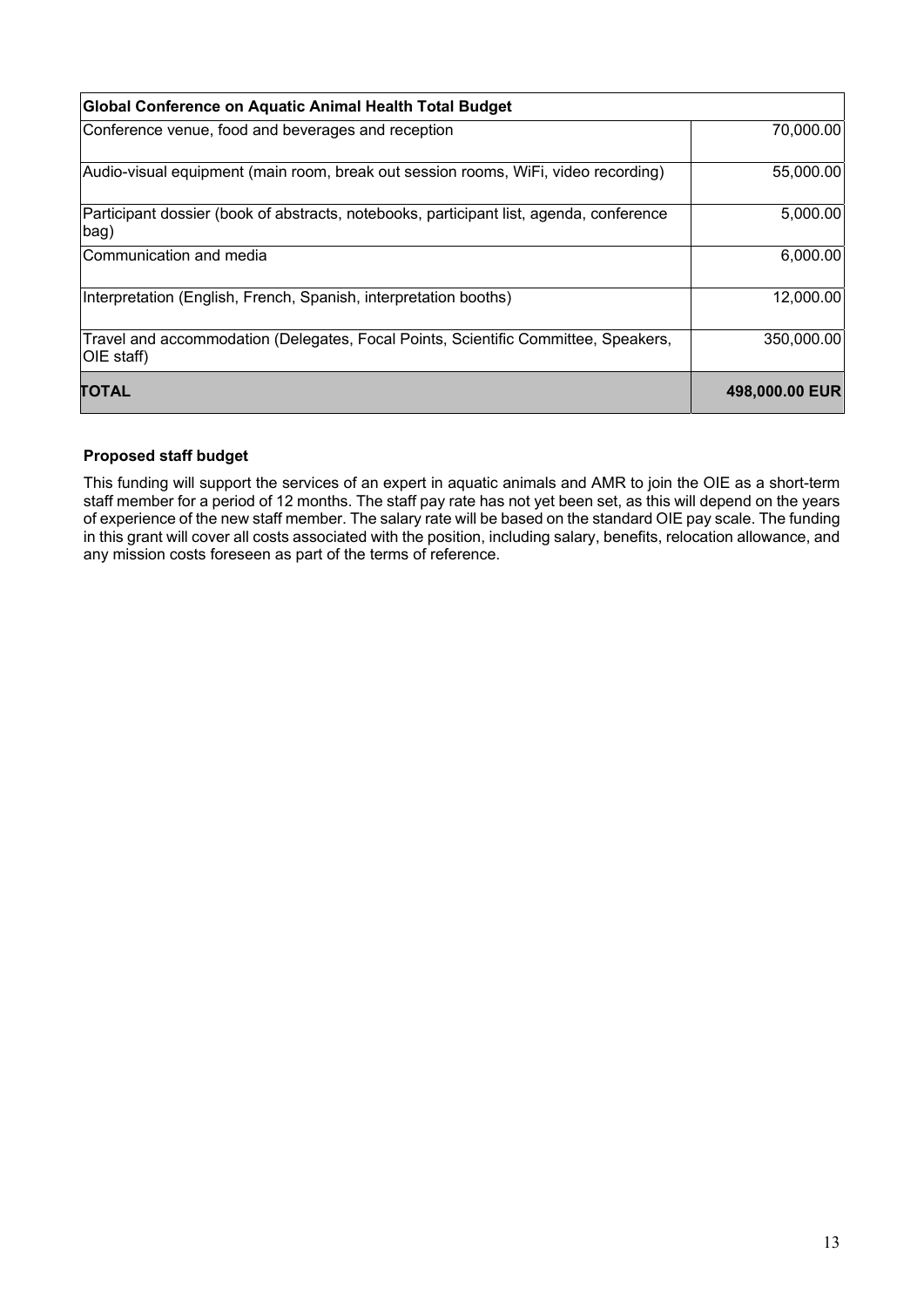#### **VII Results framework**

| <b>Results Framework</b>                                                                        |                                                        |                                                                                                                                                                                                                   |                                                                                                                                            |                                                                |                                                                              |                                                   |                                                                                         |
|-------------------------------------------------------------------------------------------------|--------------------------------------------------------|-------------------------------------------------------------------------------------------------------------------------------------------------------------------------------------------------------------------|--------------------------------------------------------------------------------------------------------------------------------------------|----------------------------------------------------------------|------------------------------------------------------------------------------|---------------------------------------------------|-----------------------------------------------------------------------------------------|
| <b>Activity</b>                                                                                 | <b>Direct outputs</b>                                  | <b>Outcomes</b>                                                                                                                                                                                                   | Impact goal                                                                                                                                | <b>Baseline</b><br>information                                 | <b>Measurable indicator</b>                                                  | <b>Targets</b>                                    | <b>Time period</b>                                                                      |
| <b>Activity 1:</b><br>Implementation of<br>OIE Global<br>Conference on<br>Antimicrobial         | Conference<br>recommendations:<br>booklet of abstracts | Long-term: New/revised<br>standards and/or<br>procedures adopted for<br>the prudent use of<br>antimicrobials in animals;                                                                                          | Countries appropriately<br>implement and harmonise<br>national legislation and<br>policies with OIE standards<br>and guidelines on the use | $\mathbf 0$                                                    | Number of OIE Member<br>Countries represented at<br><b>Global Conference</b> | 50% of countries<br>represented (91<br>countries) | Conference will take<br>place 29-31 October<br>2018.<br>The OIE standard                |
| Resistance<br>(October 2018)                                                                    |                                                        | New tools, action plans or<br>global strategies<br>developed<br>Short-term: Increased                                                                                                                             | of antimicrobial agents and<br>AMR in animals<br><b>OIE Member Countries</b><br>effectively implement the                                  | $\mathbf 0$                                                    | Number of private sector<br>representatives at the<br>conference             | 10 private sector<br>representatives attend       | setting process, from<br>development to<br>adoption, takes<br>approximately 2<br>years. |
|                                                                                                 |                                                        | global awareness and<br>understanding of issues<br>surrounding overuse of<br>antimicrobials, the threats<br>of AMR, and proper<br>reporting behaviours;<br>strengthened networks at<br>regional and global levels | OIE Strategy on AMR and<br>the Prudent Use of<br>Antimicrobials                                                                            | $\mathbf 0$<br>(The<br>conference<br>has not yet<br>occurred.) | Number of recommendations<br>endorsed                                        | 12 recommendations<br>endorsed by<br>participants |                                                                                         |
| <b>Activity 2:</b><br>Implementation of<br>OIE Global<br>Conference on<br><b>Aquatic Animal</b> | Conference<br>recommendations:<br>booklet of abstracts | Long-term: New/revised<br>standards and/or<br>procedures adopted for<br>improved aquatic animal<br>health:                                                                                                        | Countries appropriately<br>implement and harmonise<br>national legislation and<br>policies with OIE standards<br>on aquatic animal health  | $\mathbf{0}$                                                   | Number of OIE Member<br>Countries represented at<br><b>Global Conference</b> | 50% of countries<br>represented (91<br>countries) | Conference will take<br>place 9-11 April<br>2019.<br>The OIE standard                   |
| Health (April 2019)                                                                             |                                                        | New tools, action plans or<br>global strategies<br>developed<br><b>Short-term: Increased</b>                                                                                                                      |                                                                                                                                            | 0                                                              | Number of private sector<br>representatives at the<br>conference             | 10 private sector<br>representatives attend       | setting process, from<br>development to<br>adoption, takes<br>normally 2 years.         |
|                                                                                                 |                                                        | global awareness and<br>understanding of issues<br>surrounding aquatic<br>animal health, including<br>the overuse of<br>antimicrobials and proper                                                                 |                                                                                                                                            | 0<br>(The<br>conference<br>has not yet                         | Number of recommendations<br>endorsed                                        | 12 recommendations<br>endorsed by<br>participants |                                                                                         |
|                                                                                                 |                                                        | reporting behaviours;<br>strengthened networks at<br>regional and global levels                                                                                                                                   |                                                                                                                                            | occurred.)                                                     |                                                                              |                                                   |                                                                                         |